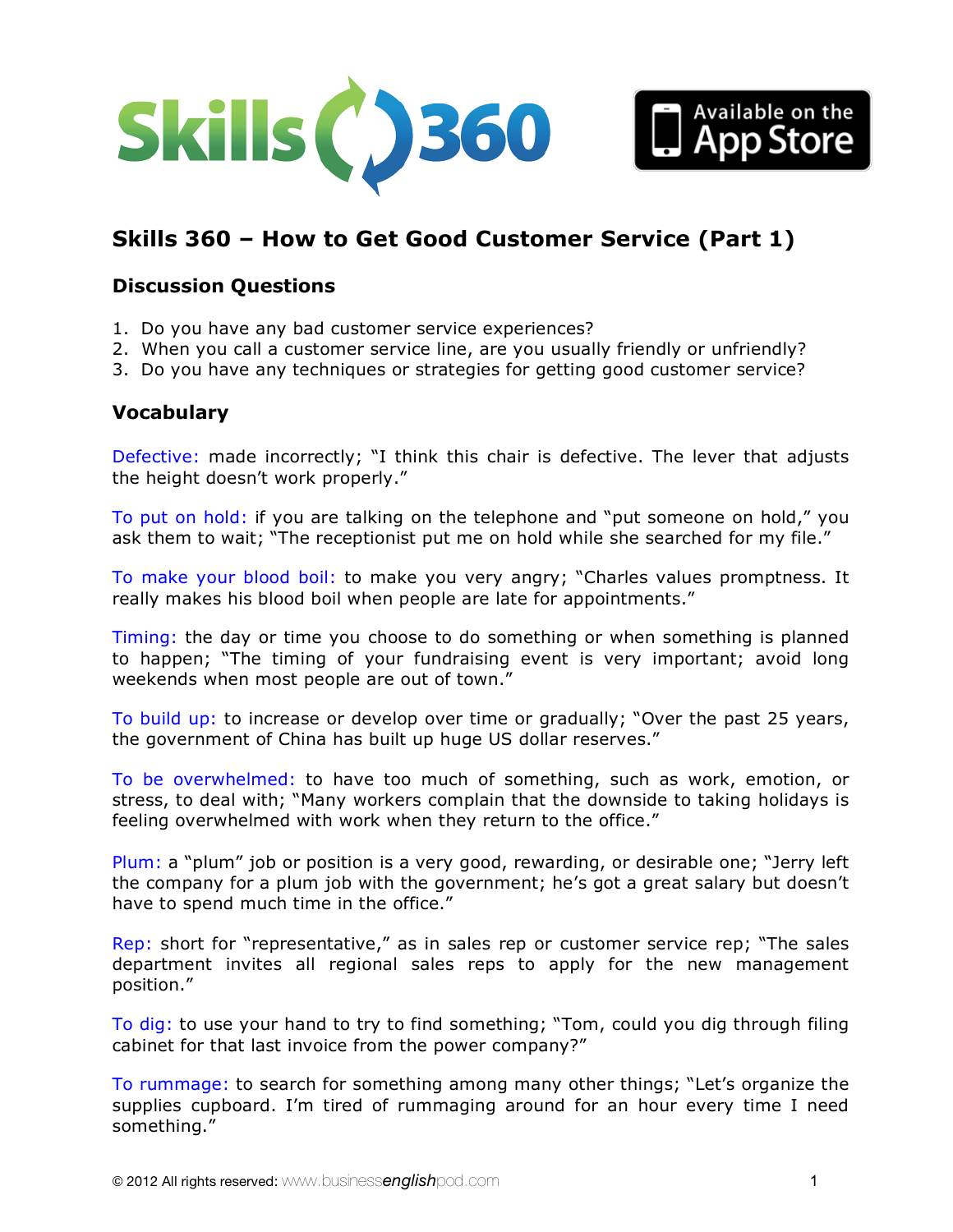Sense of urgency: a feeling that something is very important and must be done soon; "The safety inspector says we should have a sense of urgency about installing a second fire exit on this floor."

To backfire: if a plan or activity "backfires," it has a negative effect or a result that is opposite of what you wanted; "Although they tested well, the new TV ads backfired. People really hated them."

To be irked: to be annoyed or bothered; "I am always irked whenever Doug mentions all the awards he's received.'

To stick to the facts: to talk about only the facts of a situation or exactly what happened; "The HR manager asked the employee to stick to the facts about the problem with his manager."

To go on: to talk a lot or too much about something; "All right folks, I'd love to go on about the game last night, but we have work to do."

To (not) give a hoot: to (not) care about something, informally; "Do you actually give a hoot about this project? Because you haven't been working very hard on it."

Don't hesitate: we say "don't hesitate" to do something to encourage someone to do it or to not be shy or embarrassed to do it; "If you have any questions or concerns about my proposal, please don't hesitate to contact me."

Balanced perspective: if you have a "balanced perspective" of something, you can think about both sides of the issue; "The union and management agreed on a mediator they thought would bring a balanced perspective to the negotiations."

Verbose: wordy, or using too many words to express an idea; "A good technician can explain difficult concepts to the average person without being too verbose."

Buddy: a friend, informally; used primarily by men; "I just found out that an old college buddy made a lot of money in the sale of his tech start-up."

Bang-up job: a very good or successful piece of work; "Way to go Dierdre. You did a bang-up job on that report."

Tack: a way of doing, talking, or thinking about something; "We haven't had much luck hiring through the newspaper ads, so let's try a different tack."

At the end of the day: after considering everything; "It's great to build your network Graham, but at the end of the day your success as a salesman is about making sales."

Backflip: a backwards flip in the air; if someone "does backflips," he does a lot to help someone else; "Kate is a great assistant. She'll do backflips for me any time of day on any problem."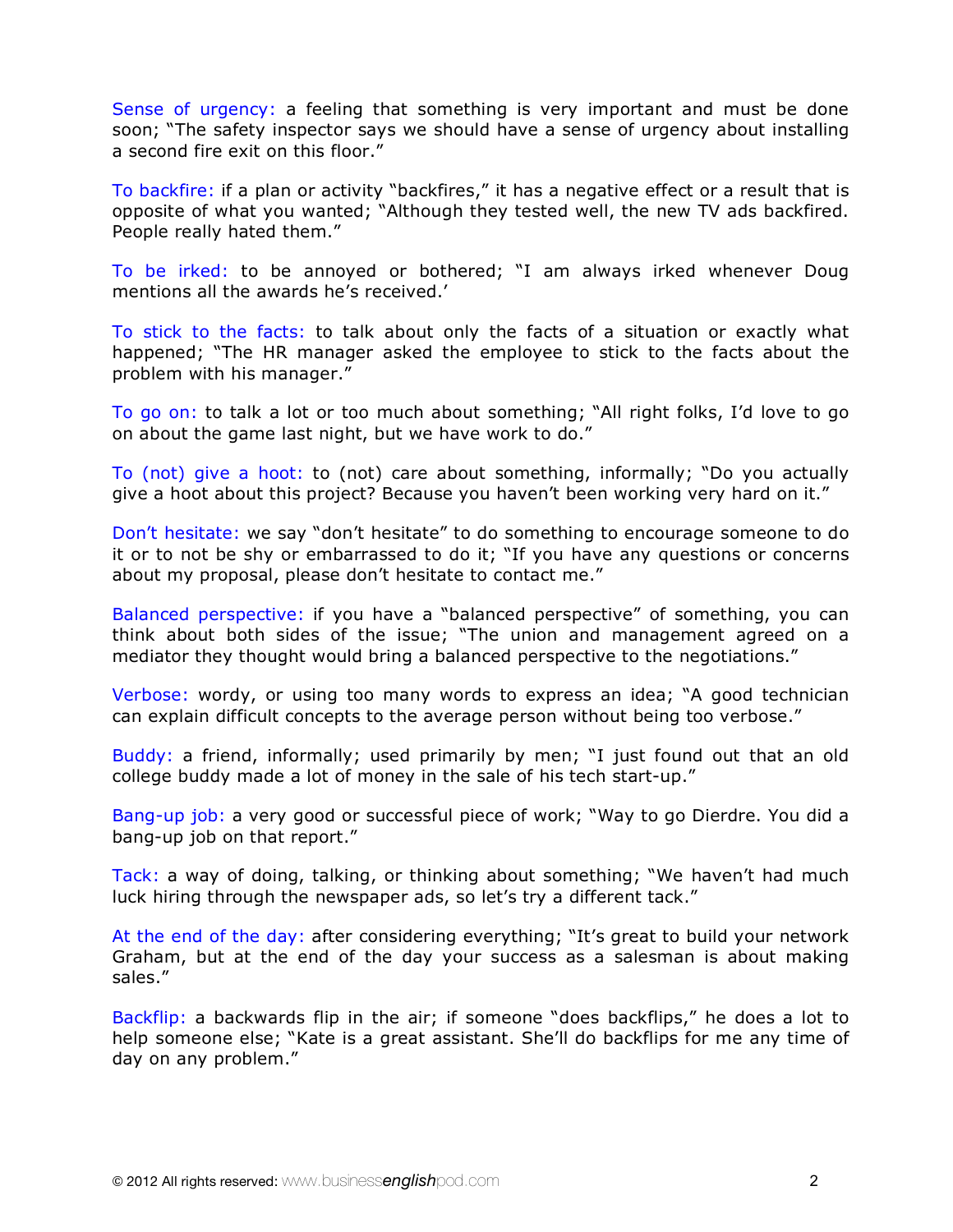# **Transcript**

Welcome back to the Skills 360 podcast. I'm your host Tim Simmons, and today I want to help you *get* good customer service.

You probably know what *bad* customer service looks like. We've all been there. Maybe you've stood in line at a computer store to return a defective piece of equipment and the clerk asks you rudely "Well, how do you know it's broken? Did you plug it in?" Or you've called your phone company to change your service and when you finally make it through the voice menus to a real person, you get put on hold for 10 minutes. It's crazy, right? We are paying customers, and we get treated like this? So if you've ever felt your blood boil in situations like these, listen up. Let's talk about how to get *good* customer service.

For starters, you have to think about timing. Basically, the busier people are, the more stress they have and the less time they'll be able to give you. So avoid Mondays. On Mondays you've got business, and frustration, that has built up over the weekend, and customer service agents are usually overwhelmed on that day. Also think about the *time* of day. If you're calling in to a customer service department or centre, do it early. The early shifts are considered plum, so the more experienced, and more able, customer service reps work at those times.

Now, you might think it's *their* job to serve *you*. And you're right. It is. But if you can make their job a bit easier, they'll do it better. That starts with having the right paperwork and information ready. If you have to dig in your bag for your receipt, or if you have to rummage through your desk for your account number while the person *waits,* they'll be frustrated. You know what information they'll ask for, so be prepared.

You can not only make their job easier, but you might also make it more pleasant by being pleasant yourself. Some people think they'll get better results if they communicate a sense of urgency and frustration. But in many cases, that backfires. Be polite and friendly, and you'll probably get the same attitude back. Remember that it's a *person* you're talking to. That person can want to help you a lot or just a little. And the difference might depend on how much they like you. Use their name and try to create a personal connection. Even if you are really irked, maintain a positive attitude.

Okay, we've covered *how* we communicate. Now let's talk about *what* we communicate. If you're dealing with customer service, you either have a need or a problem. And you need to be able to explain that need or problem very clearly. Stick to the facts. Describe exactly what happened or your situation. Don't go on about things they don't give a hoot about. And don't give them your life story.

What you should do, however, is give them your *customer* story. Tell them why you bought the product or service. Don't hesitate to say something about the positive aspects of whatever it is you bought. This shows that you've got a balanced perspective. Still, tell them what your expectations and needs are. But remember, don't get too verbose.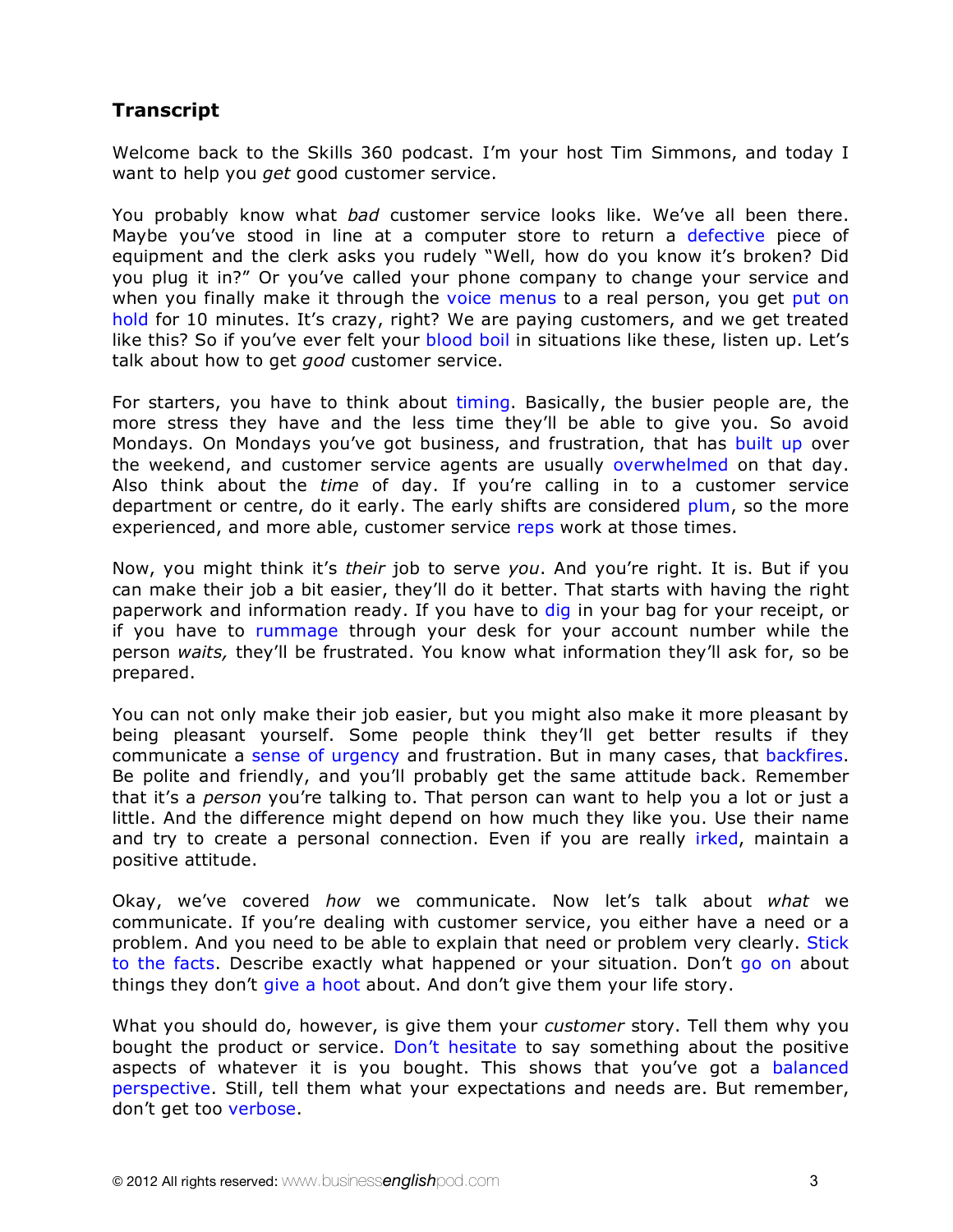So, what might a customer story sound like? How about something like this: "Well, you guys came highly recommended by a marketing buddy. I told him we wanted tshirts for our event that people would keep for a long time, and he said you folks would do a bang-up job. The quality of the shirts is fantastic. But I'm concerned about how the colors look. Our event is in two weeks and we need to make sure these shirts look awesome." That's a much better tack than "We ordered shirts and they don't look good."

At the end of the day, you can't expect people to do backflips for you just because you say you've got a problem. So avoid the busy times, stay calm, be nice, make a personal connection, and stick to your customer story.

Of course, sometimes your problem has *not* been solved and you need to complain. That may require some slightly different strategies. Tune in next time to find out.

That's all for today. If you'd like to test yourself on what we've just covered, have a look at the **myBEonline.com** website. There you'll find a quiz about today's show as well as a complete transcript.

So long. And see you again soon.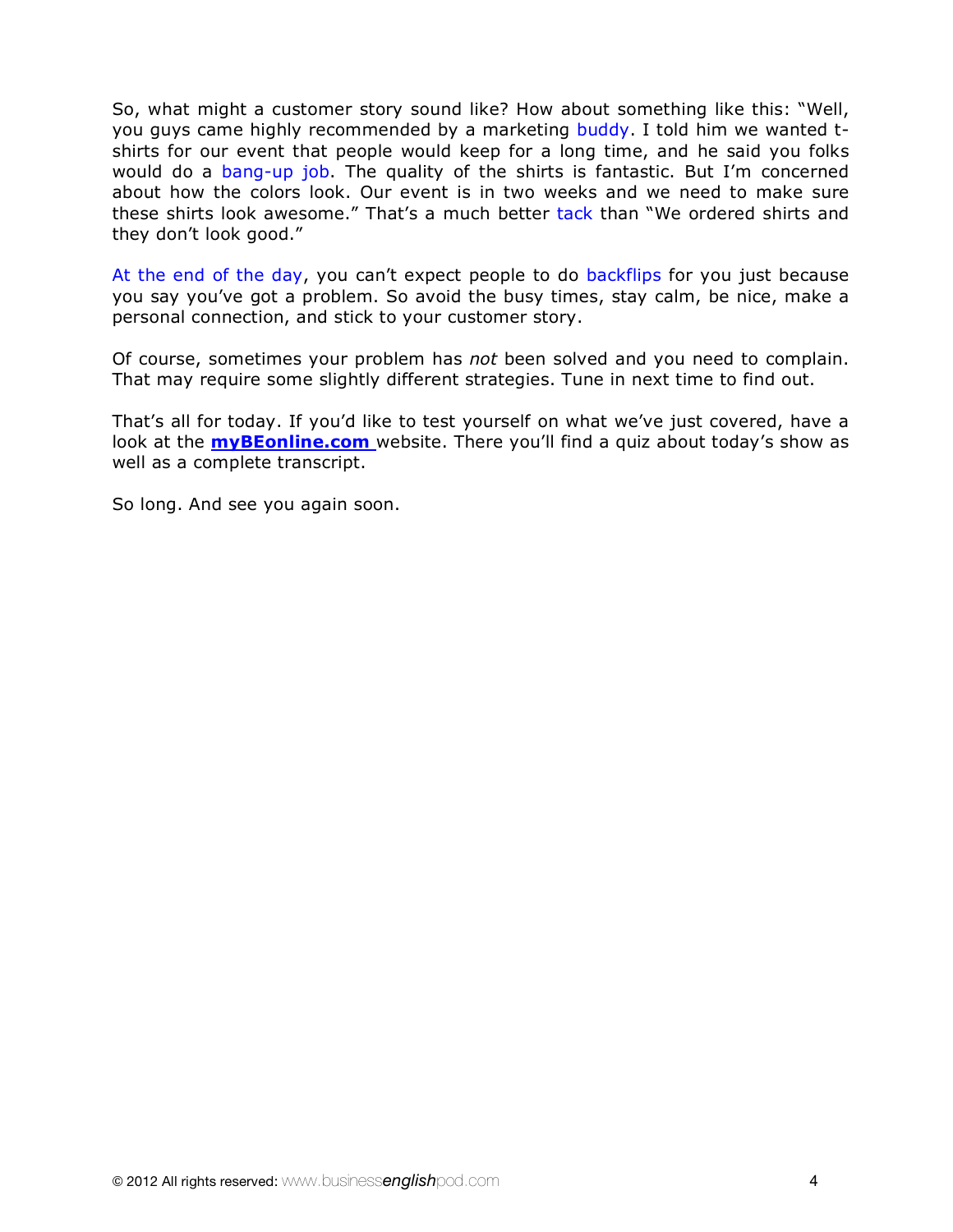# **Review**

- 1. Why does Tim mention returning a piece of equipment to a store and calling a phone company?
	- A To give examples of bad customer service.
	- B To contrast in-person service and telephone service.
	- C To show which type of company needs to have good service.
	- D To warn against complaining too aggressively.
- 2. What would be the best time to call a customer service call center?
	- A Monday morning
	- B Sunday afternoon
	- C Tuesday afternoon
	- D Tuesday morning
- 3. Tim says that making a customer service worker's job easier starts with…
	- A …asking his or her name
	- B …having necessary information ready
	- C …describing your problem or need
	- D …stating your line of business
- 4. According to Tim, what can you do to get a polite and friendly attitude from a customer service agent?
	- A Call at a busy time
	- B Give them your customer story
	- C Be polite and friendly yourself
	- D Answer questions quickly
- 5. When describing your need or problem, you should stick to the
	- \_\_\_\_\_\_\_\_\_\_\_\_. A Feelings
	- B Facts
	- C Consequences
	- D Solutions
- 6. Which of the following does Tim mention as elements of a good customer story? [choose all that apply]
	- A Possible solutions
	- B Positive aspects of what you have purchased
	- C What the competition offers
	- D Your expectations and needs
	- E Why you purchased the product or service
	- F Your personal background